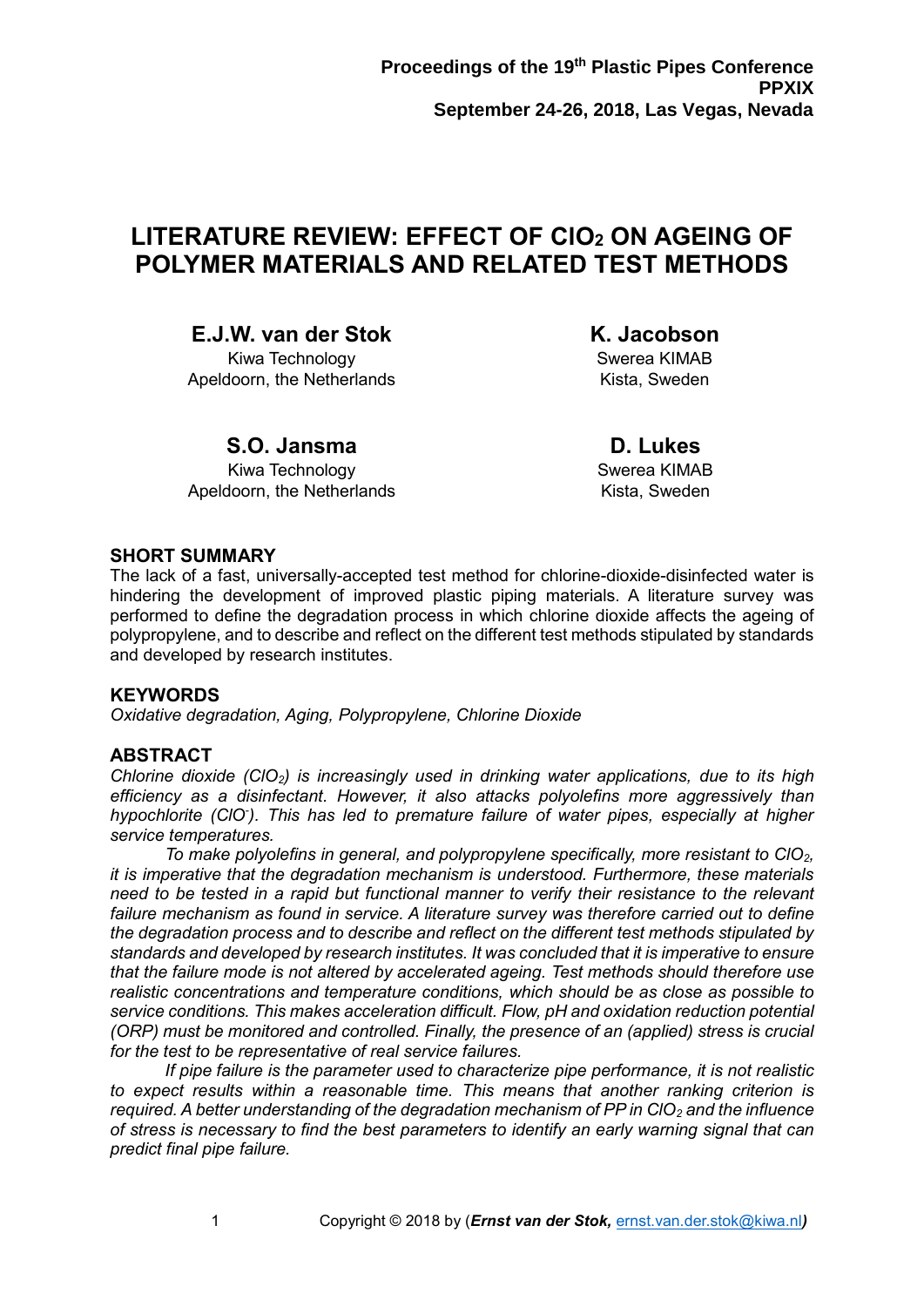### **INTRODUCTION**

Globally, water distribution networks are commonly disinfected using chlorination. Depending on national standards, various chlorine-containing compounds are used for this purpose. Chlorine dioxide  $(C|O<sub>2</sub>)$  is very efficient as a disinfectant, because it is a strong oxidizing agent capable of disinfecting water containing viruses and chlorine-resistant pathogens, and is especially popular for Legionella prevention. However, due to its strong oxidizing properties,  $ClO<sub>2</sub>$  attacks polyolefins more aggressively than hypochlorite (CIO<sup>-</sup>). At the same time, polypropylene (PP) is becoming increasingly popular as a pipe material in the (domestic) water distribution sector, and in hot & cold systems as an alternative to other materials. Practical experience has demonstrated that a significant number of PP materials fail prematurely due to exposure to potable water containing ClO2.

To make polyolefins in general, and PP specifically, more resistant to  $ClO<sub>2</sub>$ , it is imperative to understand the failure mechanisms that arise when PP and  $ClO<sub>2</sub>$  interact. Furthermore, these materials need to be tested in a rapid but functional manner to verify their resistance to the relevant failure mechanism as found in service. A literature survey was therefore carried out to define the degradation process and to describe and reflect on the different test methods stipulated by standards and developed by research institutes.

### **POLYMER DEGRADATION**

<span id="page-1-0"></span>The macroscopic mechanism responsible for final pipe rupture when tested with water containing any of the three disinfectants chlorine, chloramines or chlorine dioxide is considered to be the same, i.e. depletion of stabilizer at the inner pipe surface, oxidation of the inner layer due to chain fracture, microcracking of the inner layer due to chemi-crystallization [1], crack propagation through the wall with oxidation in advance of the crack front and final rupture of the remaining pipe, ultimately resulting in pipe failure [2]. However, there is a difference in reactiveness between the various disinfectants, which is also reflected in their disinfectant properties. Scientists have observed that chlorine dioxide attacks polyolefin (polyethylene, polypropylene and polybutylene) pipes [\[2](#page-1-0)[-4\]](#page-1-1) more aggressively than free chlorine or chloramine. One explanation for this could be the fact that chlorine dioxide is a dissolved gas, which diffuses into the polymer more readily. In addition, chlorine dioxide reacts easily with phenols. This is one of the advantages of chlorine dioxide as a disinfectant, but since the longterm stabilizers are usually hindered phenols, this will lead to a rapid reaction with the stabilizer. This makes the material susceptible to oxidative degradation.

<span id="page-1-2"></span><span id="page-1-1"></span>The degradation of polymers exposed to chlorine (as HOCl) has been attributed to direct attack on the polymer by highly-reactive radicals (such as OH• and Cl•), as described by Mitroka et al. [5] and Vu et al. [\[3\]](#page-1-2). For chlorine dioxide, on the other hand, there is some disagreement about whether chlorine dioxide can attack the polymer directly, or proceeds through species that arise when chlorine dioxide is reduced. Colin et al. [\[4\]](#page-1-1) propose that it is only the initiation and one termination step that involve chlorine dioxide. The initiation is believed to be caused by hydrogen abstraction from the polymer (polyethylene), which leads to the radical chain reactions. While chlorine dioxide has an unpaired electron, others have reported that it is not reactive enough to abstract a hydrogen atom from a hydrocarbon [\[3,](#page-1-2)6]. Yu et al. [\[3\]](#page-1-2) therefore propose that it is a strongly hydrogen-abstracting species such as CIO $\bullet$ that will initiate the degradation of the polymer. How this is formed is not fully understood, but it has been suggested that it involves proton and electron transfer with a phenolic antioxidant.

One of the authors' own research indicates that  $ClO<sub>2</sub>$  accelerates the auto-oxidation of the polymer [7]. Practical situations indicate that PP pipes show signs of failures when in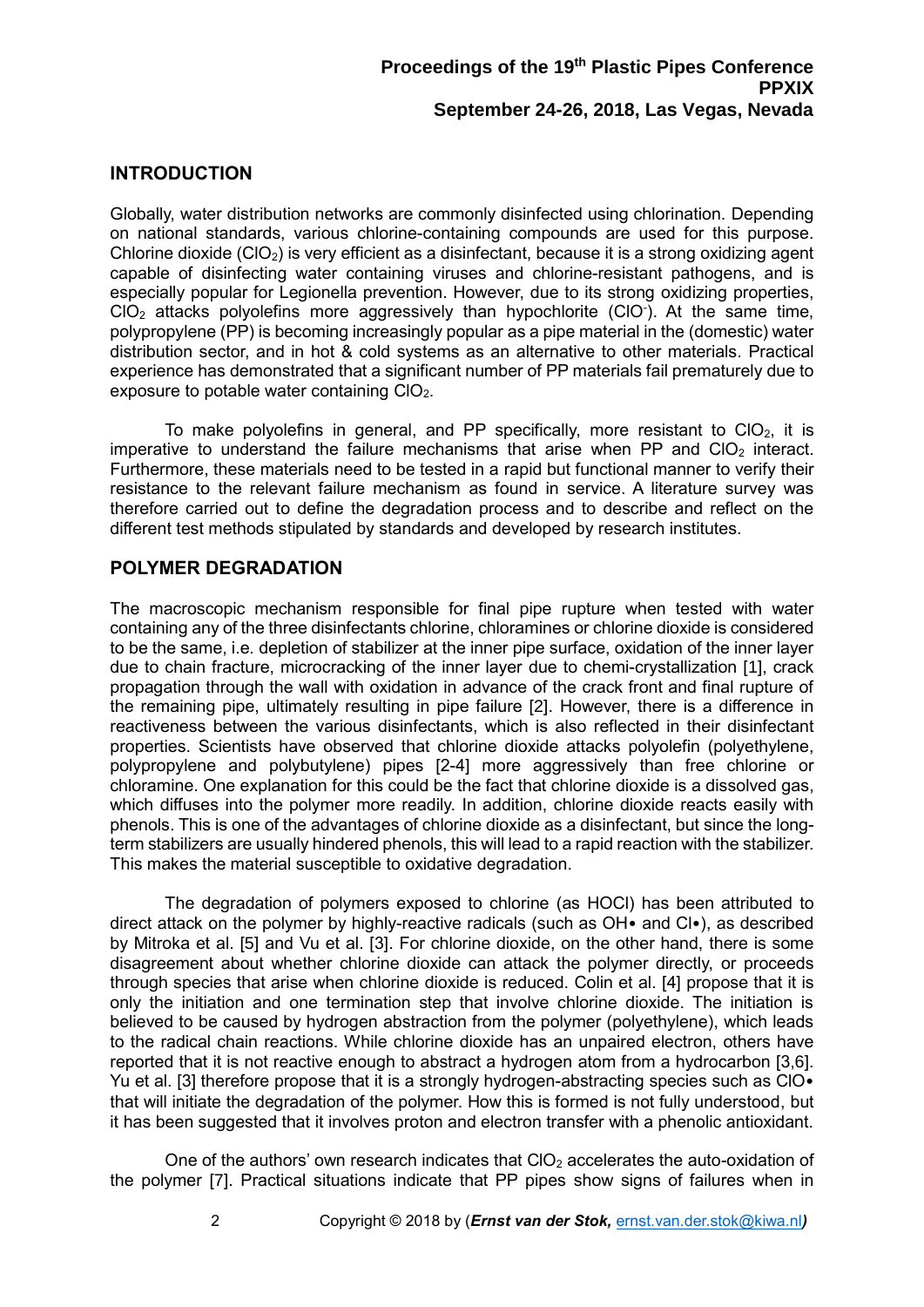contact with  $ClO<sub>2</sub>$  solutions in a way that may be similar to Environmental Stress Cracking (ESC). It appears that the presence of an applied stress is crucial for the final rupture to occur. ESC is a common cause of unexpected brittle failure in thermoplastic polymers. The exposure of a polymer to an aggressive liquid tends to accelerate the crazing process, initiating crazes at stresses that are much lower than the stress that results in crazing in the absence of an aggressive liquid e.g. in air. The action of either a tensile stress (e.g. due to internal pipe pressure) or a corrosive liquid alone would not be sufficient to cause failure. However, with ESC, the initiation and growth of a crack is caused by the combined action of the stress and a corrosive environmental liquid.

It may be that both phenomena – oxidation and ESC – are jointly responsible for the degradation and thus the reduction in service life found for PP exposed to  $ClO<sub>2</sub>$ .

### **TEST METHODS**

At present, pipe manufacturers attempt to extend the time to failure by altering the polymer resin, additive package and/or wall thickness. However, since there is no fast and universallyaccepted test method for chlorine-dioxide-disinfected water, the development of new material mixtures and compositions relies on a limited number of general testing standards and test methods developed by manufacturers and research institutes.

The lay-out of the methods often varies depending on whether they are designed for resin/additive testing or for pipe testing. Their validity as a means of properly ranking materials according to service life is often questionable due to the necessity of accelerating the testing.

<span id="page-2-12"></span><span id="page-2-11"></span>The ASTM test methods F2023 [8] and F2263 [9] use only time to failure to characterize the pipe performance. This type of testing thus contributes very little knowledge about the degradation mechanism responsible for pipe failures. It also fails to give any indication as to whether the degradation mechanism is the same as occurs during real service conditions.

It is also important that testing the resistance of polymers to chlorinated disinfectants should not only characterize the mechanical properties, or only the chemical stability – both types of tests are essential [10].

### <span id="page-2-9"></span>**Characterization**

<span id="page-2-8"></span>In the first instance, characterization of the material by means of a visual inspection should not be neglected [11]. Rozental-Evesque et al. have identified eight degradation levels, ranging from whitening and crazing to micro-cracking and cracking after performing the reverse bend back test (RBBT), in accordance with ASTM D2513 [12] (this may also be carried out in accordance with AWWA C906-07 [13]). This is referred to as the "Overall Degradation Layer Index", abbreviated to "ODL index" [14].

<span id="page-2-6"></span><span id="page-2-3"></span><span id="page-2-2"></span>Scanning electron microscopy (SEM) can be used to investigate the fracture surface [15]. This can further increase the understanding of the failure mechanism, and can thus assist with classification.

<span id="page-2-10"></span><span id="page-2-7"></span><span id="page-2-5"></span><span id="page-2-4"></span><span id="page-2-1"></span><span id="page-2-0"></span>One widely-used characterization tool is the Oxidation Induction Time (OIT). This is used in accordance with standards such as ISO 11357-6 [\[16\]](#page-2-0) or ASTM D3895 [\[17\]](#page-2-1) to determine the thermal oxidative resistance of polymeric materials. Various studies [\[13](#page-2-2)[,14](#page-2-3)[,18](#page-2-4)[-22\]](#page-2-5) have measured low OIT in pipes that have experienced premature brittle failure. The OIT can be seen as an effective tool, because a linear relationship exists between the concentration of phenolic antioxidant and the observed OIT. However, it does not necessarily reflect the specific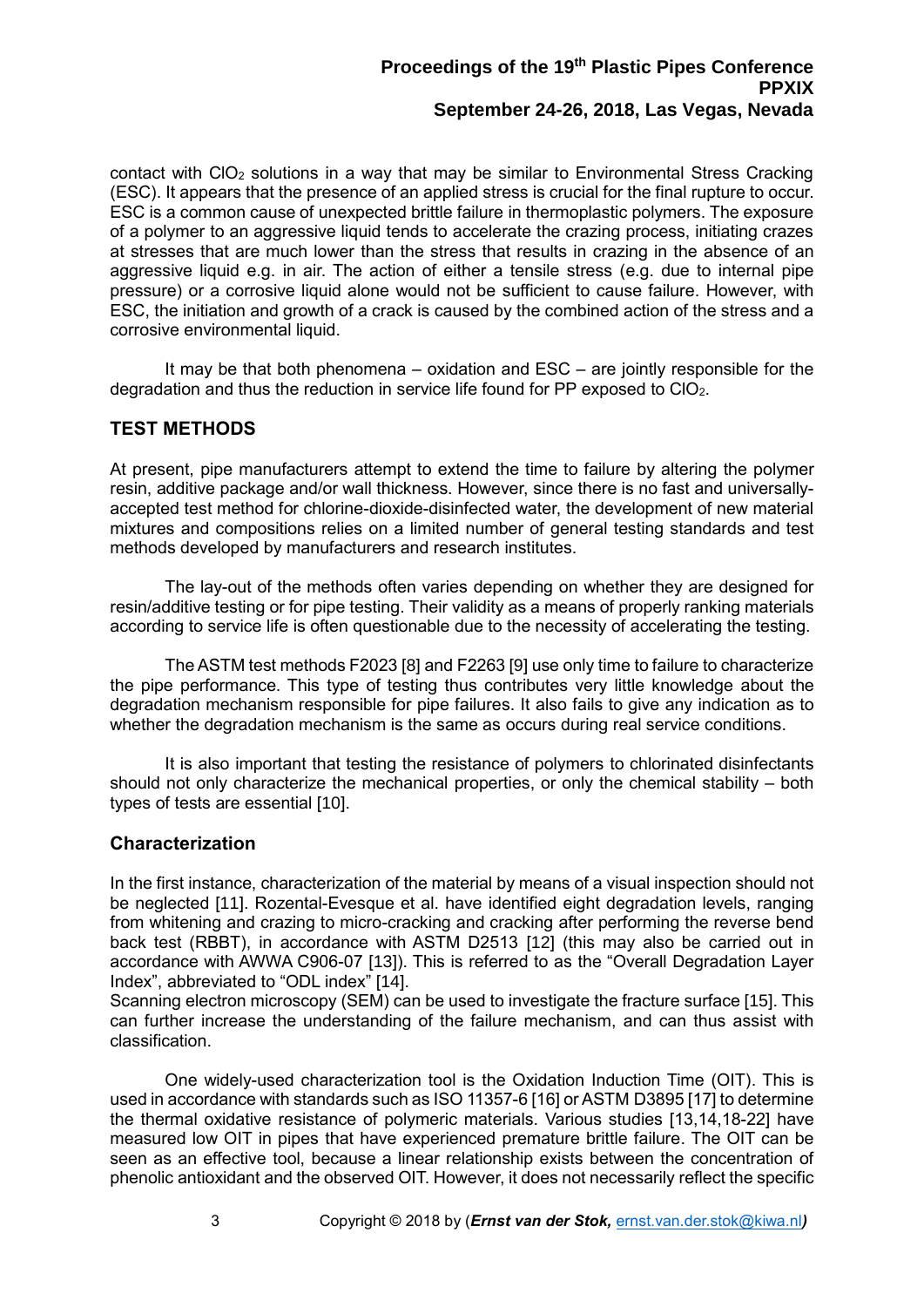<span id="page-3-6"></span>oxidative degradation of either the additives or the polymer itself induced by chlorinated disinfectants [23]. It is therefore possible that the OIT value decreases enormously under mild conditions, while the elongation at break shows almost no change [24], or that there is oxidation of the polymer even if there is still stabilizer present in the material [25]. In other papers, the Oxidation Onset Temperature (OOT) is used [\[15,](#page-2-6)26], to which the same warning applies.

<span id="page-3-2"></span><span id="page-3-1"></span><span id="page-3-0"></span>Another widely-used tool is infrared spectroscopy (FTIR), since this can measure the formation of carbonylic oxidative products, which are one of the most common degradation products of polyolefins [\[13](#page-2-2)[-15](#page-2-6)[,18](#page-2-7)[,26,](#page-3-0)27]. The Carbonyl Index (CI) is the ratio between a carbonyl peak and a typical peak of the polymer, referred to in standards such as DIN 53383- 2 [28].

FTIR can also lead to greater understanding of the consumption of stabilizer, since water absorption can be caused by the reaction products of the degraded stabilizer [\[25\]](#page-3-1) and the oxidized polymer has also become much more polar.

<span id="page-3-3"></span>For both OIT and FTIR, it can be useful to make a profile at varying depths to gain an understanding of the differences between surface degradation and bulk degradation [\[26](#page-3-0)[,27,](#page-3-2)29].

Oxidation of polyolefins also affects the materials' short-term fracture mechanics [\[29,](#page-3-3)30]. It is therefore important to also test the mechanical properties of the materials. For mechanical testing, the most important characterizing parameter is often considered to be the elongation at break [\[11](#page-2-8)[,14](#page-2-3)[,27,](#page-3-2)[31](#page-3-4)[-33\]](#page-3-5), principally because it reflects the embrittlement that can occur due to attack by the disinfectant. However, care must be taken, as the elongation at break can easily be influenced by pre-existing damage, and such influence is further amplified when chemical oxidation takes place [\[10\]](#page-2-9).

<span id="page-3-7"></span><span id="page-3-5"></span><span id="page-3-4"></span>Because it is not always possible or representative to test the mechanical properties of a pipe on tensile bars, Sanchez and Rozental-Evesque et al. developed the NOL ring test [\[11,](#page-2-8)[13](#page-2-2)[,14\]](#page-2-3). This was inspired by ASTM D 2290-04 [34] and adapted to small-diameter pipes (25 to 63 mm).

For this test, 20 mm wide rings are cut normal to the pipe axis with parallel sides. Two reduced areas are obtained by drilling two holes of 6.5 mm (0.26 in) in diameter, located where the minimum wall thickness is measured and diametrically opposite (i.e. at 180° from this point) respectively. The test specimen is subjected to a (hoop) circumferential stress using a ring tensile test (12.7 mm/min). The stress at break is similar to the circumferential pressure at failure for pipes subjected to pressure tests. The elongation rate here is taken as the ratio of the initial length (assumed to be 3 mm, which may be disputed) to the crosshead displacement. This leads to "NOL ring results" or an "NRR index". The first results showed that this test is a better indicator of degradation of the pipe material than a normal tensile test.

Nevertheless, this test method can lead to a relatively large amount of scatter in the final results. This may be due to preparation effects, since cutting can introduce small scratches that can initiate failure, but also because yielding on one side or both sides of the ring leads to a completely different elongation at break.

#### **Simulation tests**

Now that the characterization is established, the pipe samples need to be exposed to chlorine disinfectants. Such exposure needs to accelerate degradation in respect of the environment in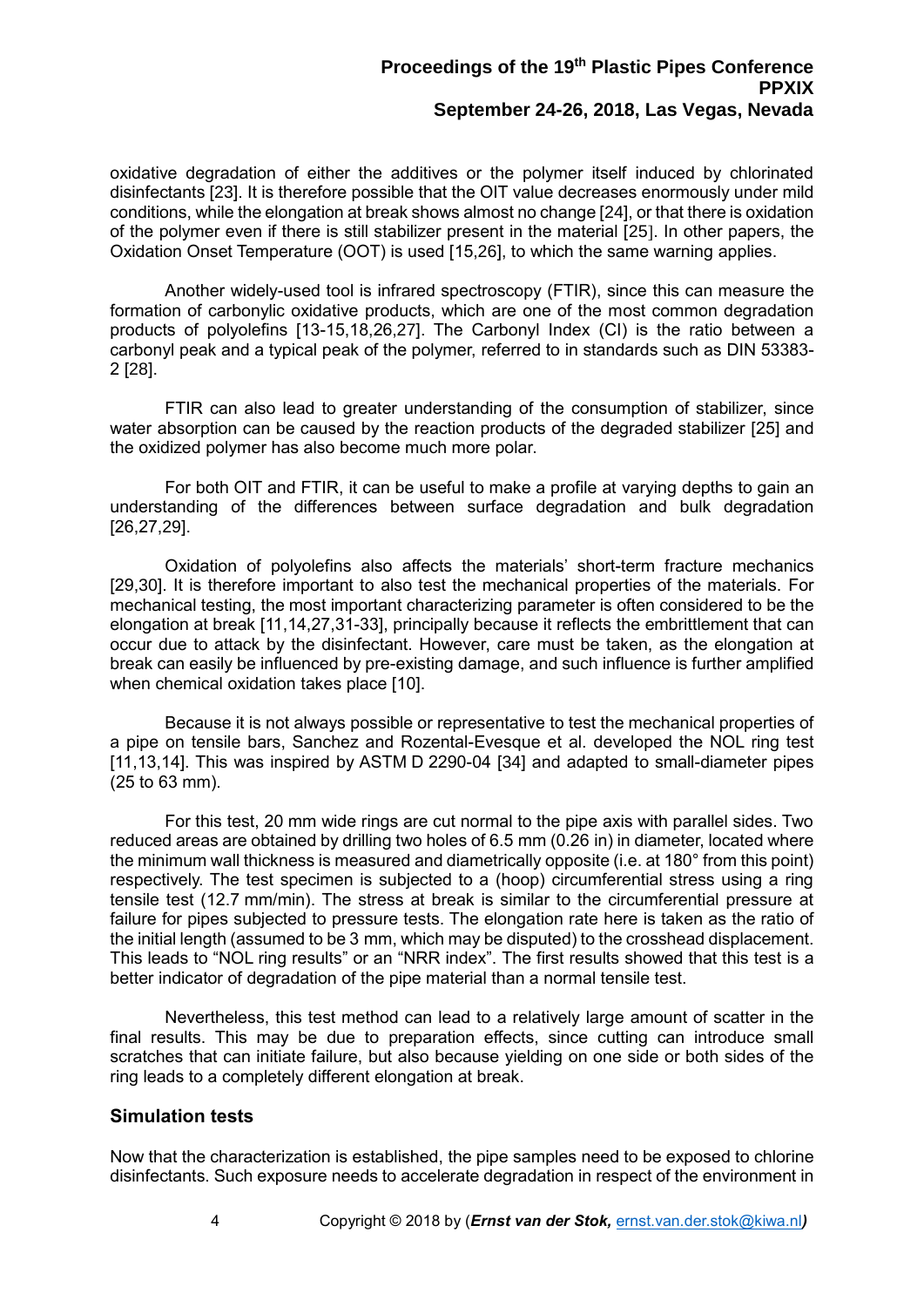the field, while preserving the same failure mechanism. This leads to many challenges and choices when selecting the test parameters, such as temperature, disinfectant concentration, sample shape/pipe dimensions, stress on the material, flow speed, pH of the fluid, the preferred failure time, etc. As such, many companies now rely on their own customized accelerated test method to check the performance of new materials. However, as Costa et al. have correctly observed: "*the lack of coherent and unambiguous accelerated test methods certainly obstructs the fast development of new materials and the validation of their improved performance against water disinfectant.*" [\[10\]](#page-2-9)

Perhaps the simplest form of exposure is an immersion test. Samples of various shapes can be used, such as films [\[23\]](#page-3-6), slices [\[25\]](#page-3-1) or tensile test bars. The latter is prescribed by ISO 4433-1 [35]. The solution is generally refreshed every few days. However, because  $ClO<sub>2</sub>$ is sensitive to light and temperature, the concentration will decrease over time [\[29\]](#page-3-3). It is therefore very difficult to maintain a constant concentration of CIO<sub>2</sub>. Continuous monitoring and correction of the  $ClO<sub>2</sub>$  concentration are thus essential.

A second exposure method consists of using a vessel with a fresh CIO<sub>2</sub> flow, or a recirculating ClO<sub>2</sub> loop. In this case, a special dosing unit for ClO<sub>2</sub> is placed before the vessel, which contains the samples. By continuously monitoring the concentration, the CIO<sub>2</sub> can be dosed accordingly. From flow-through systems that use chlorine, we know that systems that continuously replenish the chlorine give significantly shorter times to failure than re-circulating systems without added chlorine [\[29\]](#page-3-3).

There are many different setups in use. A short overview of five different test setups, including some test parameters, is given below:

- 1. **NOL Ring Creep Test**. This test is standardized in France by *XP T 54-986* and is used to age ring samples by submerging them in a thermostatically-controlled cell containing an aqueous solution of chlorine dioxide at 40°C, a hoop stress of 7 MPa and a concentration of 1 or 2 ppm  $ClO<sub>2</sub>$ . The solution renewal flow should be such that the chlorine dioxide solution does not deteriorate for the duration of the immersion. For example, a flow of 2 to 4 l/h is suitable for a cell with a volume of 5 l. The cell is fitted with stirring apparatus to homogenize the solution and make the chlorine dioxide attack uniform. The elongation at break is subsequently determined using the NOL ring test. [36,37]
- <span id="page-4-0"></span>2. **IRETI test method**. In this test, tensile test samples are placed without stress in an autoclave at  $40^{\circ}$ C with a CIO<sub>2</sub> concentration of 1-5 ppm, a circulation flow rate of 2.7 m<sup>3</sup>/h, an exchange rate with fresh water of 1 m<sup>3</sup>/day, an input pH value of 7.2, an input pressure of 2.5 bar and an exposure time typically between 30 and 90 days. The samples are subsequently tested using a tensile test in accordance with ISO 527 at 10 mm/min to determine the elongation at break. [\[36\]](#page-4-0)
- 3. A similar setup as for the IRETI test method at LyondellBasell uses 60°C de-ionized water and a ClO<sub>2</sub> concentration of 20 ppm, a circulation flow of 1 m/s ( $\sim$ 32 l/min) and a pH value of 6.5. It appears to be carried out at atmospheric pressure. Test specimens are exposed to the medium without any stress. [38]
- <span id="page-4-1"></span>4. PCCL has developed similar equipment [\[26](#page-3-0)[,27\]](#page-3-2). The temperature may reach 60°C, and they use a 500 l/h recirculation flow rate. The  $ClO<sub>2</sub>$  concentration is max. 10 ppm (NaClO is max. 100 ppm). The pH is 6.8 and the oxidation reduction potential (ORP) is 650 mV. Unstressed blocks are exposed and thin films are cut for investigation. [\[15](#page-2-6)[,31\]](#page-3-7)
- 5. The test method of KTH uses a continuous supply of fresh water at 70°C containing chlorine dioxide (10 ppm at  $pH = 6.8$ ) and unstressed PE tape of 0.3 mm thick. [\[10\]](#page-2-9)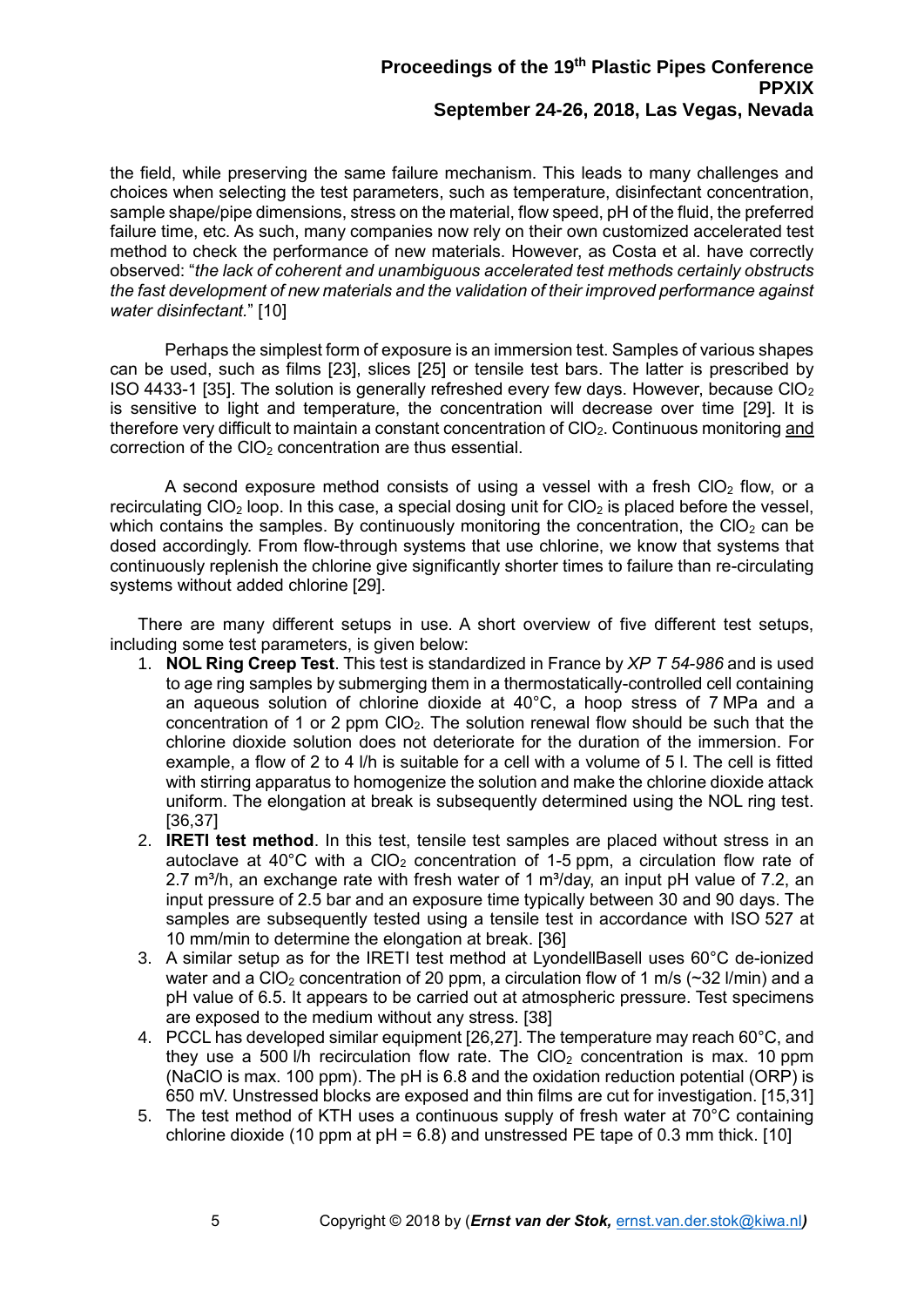Of course, the method that is closest to practice is to expose pipes to chlorine dioxide. Two principle methods are available: the ASTM methods and the Accelerated Aging Bench of SUEZ, although other setups also exist, such as test facilities at Element (formerly Bodycote) [\[29\]](#page-3-3), the Aliaxis R&D Center [\[19\]](#page-2-10) and the Anjou Recherche Technical Center [39]. Only the first two are discussed below in more detail.

There are two ASTM test methods: F2023 for PEX [\[8\]](#page-2-11) and F2263 for PE [\[9\]](#page-2-12). There is no test method for PP. ASTM F2389 (*Standard Specification for Pressure-rated Polypropylene (PP) Piping Systems*) simply refers to F2023 (PEX), therefore the suitability of the test parameters (e.g. the temperature) for this material is questionable.

Both ASTM methods are based on pressured pipes with flow and recirculation of the test fluid (> 0.04 m/s), while the pipes are submerged in hot water (temperature  $\geq 95^{\circ}$ C).

The tests were originally designed for pressure testing with water, and were subsequently modified for chlorine (as HClO). However, it has been claimed that they are also valid for  $ClO<sub>2</sub>$ and chloramines. Test fluid prepared from reverse-osmosis (RO) or de-ionized (DI) water must have a pH in the range 6.5 to 8.0 and contain 2.5 ppm to 5 ppm (milligrams per liter) of free chlorine. The pH and free chlorine concentration combination must yield a minimum ORP of 825 mV for the test fluid. [\[8\]](#page-2-11)

The time-to-failure is measured and an extrapolated time is calculated using ISO 9080 [40] and the Miner's Rule in accordance with ISO 13760 [41]. It is recognized that "*the extrapolated values only provide a relative indication of the resistance to the oxidative effects of hot, chlorinated water […] The performance of a material or piping product under actual conditions of installation and use is dependent upon a number of factors including installation methods, use patterns, water quality, nature and magnitude of localized stresses, and other variables of an actual, operating hot-and-cold water distribution system that are not addressed in this test method.*"

Nishimura et al. [42] state that "*the stress rupture test by circulating a 3 ppm aqueous solution of chlorine at elevated temperature is a suitable test method to evaluate the actual life of plastic pipes.*"

<span id="page-5-0"></span>SUEZ has prepared an accelerated-aging bench test [43]. The aging is performed under 6 bar of pressure, with a high level of disinfectant content (4 mg/l of chlorine or 1 mg/l of chlorine dioxide) at 40°C to accelerate the degradation mechanisms [44]. The pH value is 7.2 and the circulating flow is 200 l/h.

#### **DISCUSSION**

Of the test methods described above, the ASTM test is the most widespread. However, there are many reports questioning the suitability of this method, both in terms of its accuracy in accelerating the degradation correctly, and also because it takes a very long time to generate results. The ASTM test method also requires pipes to be tested, which may be a drawback during resin and additive formulation testing.

<span id="page-5-1"></span>Hassinen and Svedberg [45] have shown that using the ASTM F2023 test may result in Stage II rather than Stage III failure, and that a small change in the extrapolation stress will have a major impact on the predictions, due to the flat behavior of the regression lines. It is possible that estimations may end up being overly pessimistic or optimistic. Moreover, if the test temperature is too high, this can affect the material characteristics and performance. The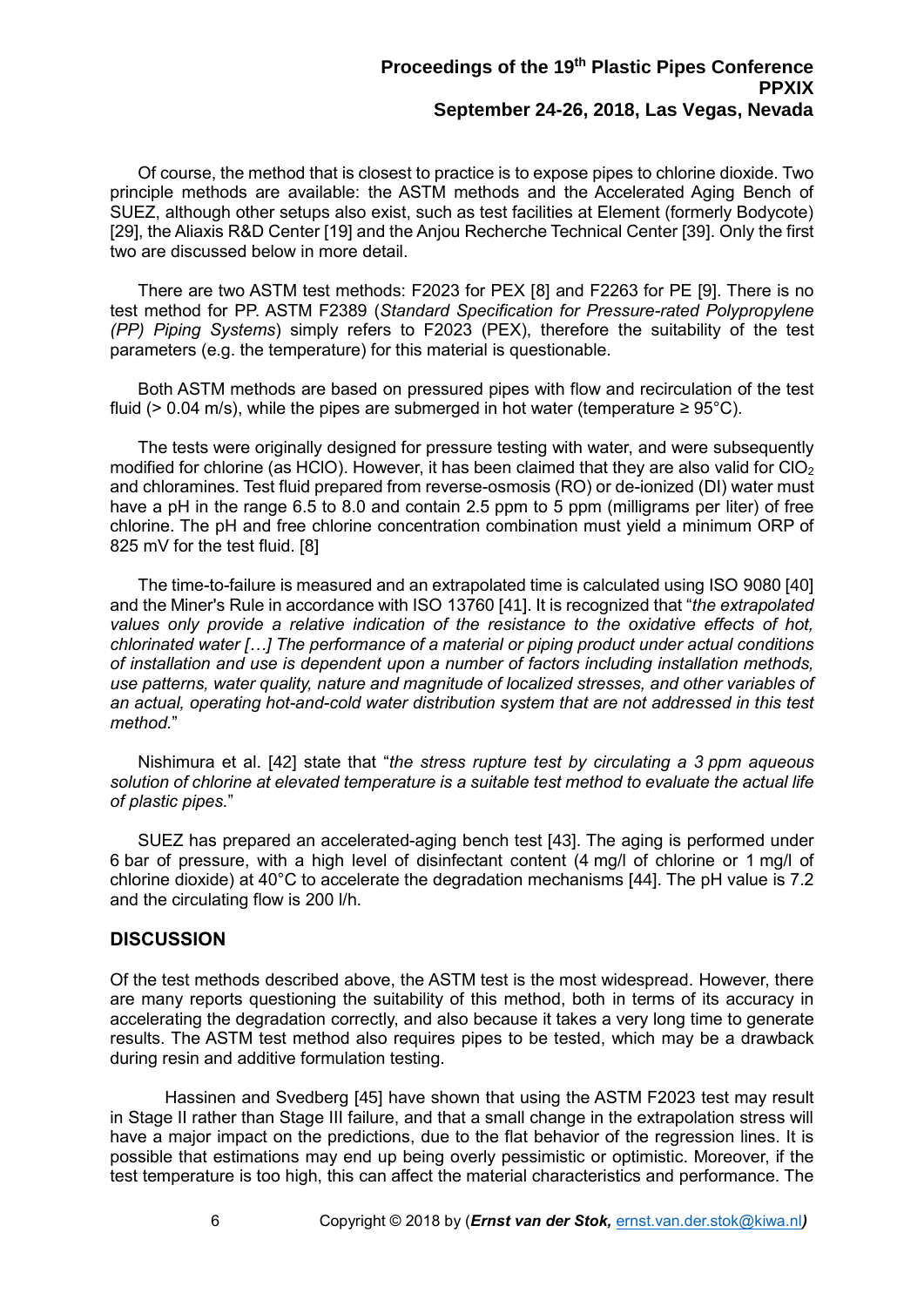temperature acceleration factors between 115/105°C and 105/95°C must therefore be comparable. The study shows that not all materials are suited to testing at 115°C.

It is also proposed that a reference blank sample using no chlorine (0 ppm) with the same circulation conditions be performed to allow the effect of chlorine to be measured, rather than a combination of chlorine, dissolved oxygen and flow.

One of the authors' own research [\[25\]](#page-3-1) has shown that, during exposure to high temperatures, stabilizer consumption takes place both at the surface and in the bulk, causing a physical loss rather than stabilizer consumption due to penetrating  $ClO<sub>2</sub>$ . It is concluded: "*when using temperatures higher than around 70°C (for PP), the physical loss of stabilizer is much higher than in service conditions of around 50°C.*"

Chung et al. [\[22\]](#page-2-5) have suggested that the ASTM F2263 test methodology is capable of replicating the mechanisms of field aging under accelerated conditions. They have also attempted to accelerate failure using a notch at the inner surface [46]. For the two materials studied, the relationship appears to be similar to a direct correlation between the % notch depth and the reduction in failure time. For example, with a notch of approximately 40% of the wall thickness, the time to failure is also reduced by approximately 40%.

A clear downside is that the tests are extremely lengthy (1-3 years depending on the polyethylene pipe lifetime) [\[31\]](#page-3-7). Nevertheless, the test results from these long-term tests give a reasonable indication of the performance of any material. [\[10\]](#page-2-9)

Since a wide range of test methods exist, the authors endorse calls for a fast and reliable test method to determine the resistance of polyolefins to chlorine dioxide, without altering the failure mechanism. This is especially true for polypropylene, although most research focuses on polyethylene. It is understood that the development of another new test method is challenging, but if laboratories make small adjustments to their test methods, at least some increase in alignment is possible.

It is therefore proposed that the following test parameters be considered and reported:

- **Concentration**. Due to the unstable nature of chlorine dioxide, it is very important to control the concentration of the aqueous solution accurately. A recirculating or flowthrough system is required, and proper monitoring and adjustment is a crucial part of any experiment. [\[26\]](#page-3-0)
- **Flow**. The flow should be controlled and registered. Many different flows are given in the literature [\[8](#page-2-11)[,31](#page-3-7)[,36,](#page-4-0)[38](#page-4-1)[,43\]](#page-5-0). This means that it is necessary to report not only the volume per time unit, since this is dependent on the volume of the vessel used, but also the rate at which the solution passes the samples.
- **pH and ORP.** Although little research has focused on the effect of pH or oxidation reduction potential (ORP) on polyolefins while exposed to  $ClO<sub>2</sub>$ , it is important to monitor and register this to allow comparison with other studies. It is important to note that the specific ORP/pH/chlorine relationship is dependent on specific water quality [\[8\]](#page-2-11).
- **Temperature**. The temperature must remain within reasonable limits that are comparable to practice. As mentioned above, the physical loss of antioxidants is very dependent on temperature, and should not be confused with chemical and oxidative attack by  $ClO<sub>2</sub>$ , which has different temperature dependence. If the temperatures used are too high, it is possible that Stage II failure will result, rather than Stage III. Moreover, this may change the material characteristics, such as crystallinity, and performance [\[45\]](#page-5-1). In addition, Chung et al. [47] have found a temperature discontinuity in chlorine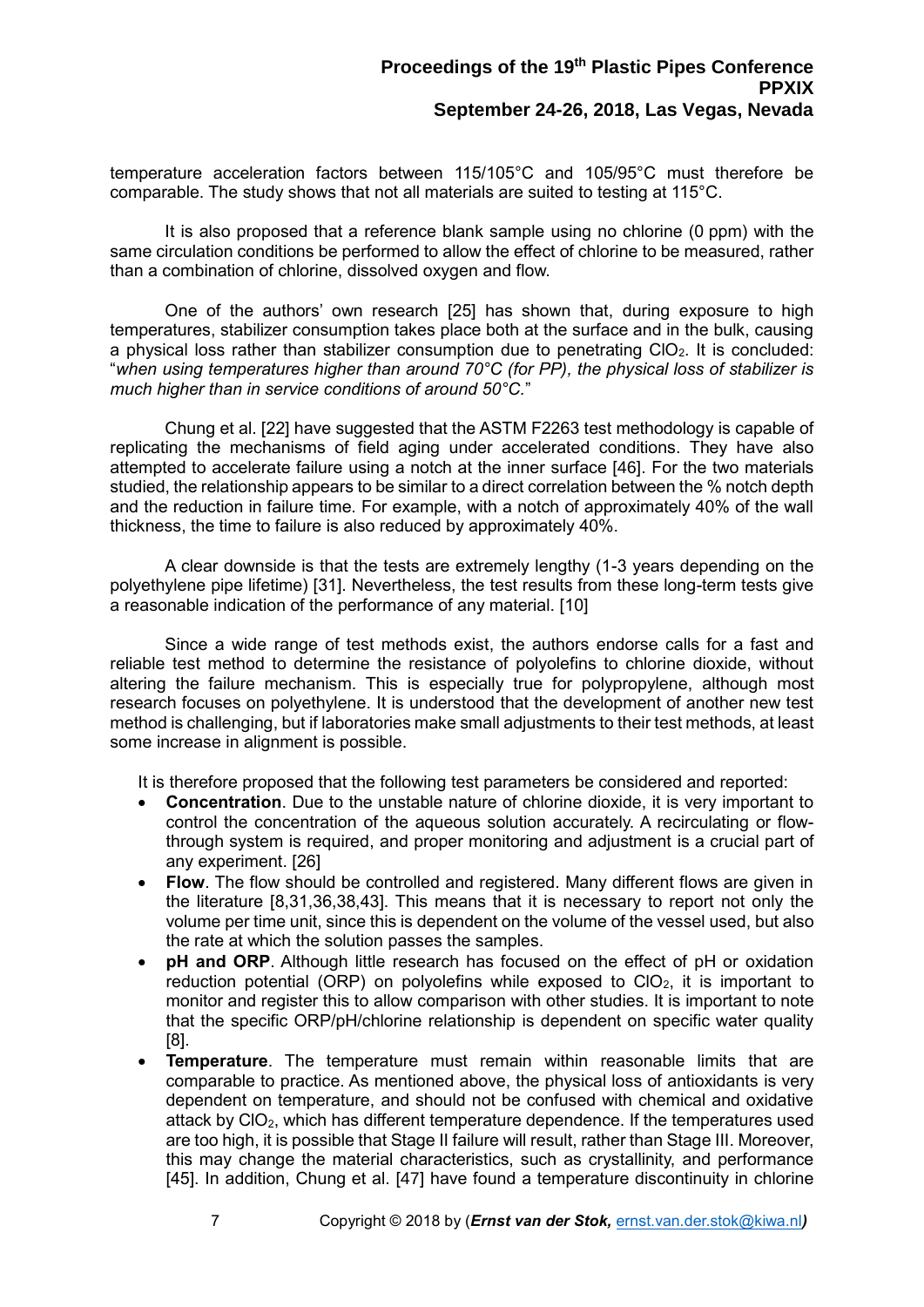dioxide testing of PE pipe. This means that a non-Arrhenius temperature relationship is observed, which means that it does not appear to be possible to conduct extrapolations based on the Arrhenius temperature relationship.

• **Pressure and stress**. As mentioned above, it appears that the presence of an (applied) stress is crucial for final rupture to occur. For example, PE responds differently to different pressures when exposed to  $ClO<sub>2</sub>$  [\[31\]](#page-3-7). Testing samples without any stress is therefore not realistic. Due to the possible effect of crystallinity, preference should be given to pipes or to ring-shaped samples prepared directly from pipe.

### **CONCLUSIONS**

Pipe manufacturers attempt to extend the time to failure of their products by altering the polymer resin, additive package and/or wall thickness. However, the development of new material mixtures and compositions relies on a few general testing standards and test methods developed by manufacturers and research institutes. Various test setups use loops, in which pipe samples are exposed to hypochlorite or  $ClO_2$ , or loops containing (stressed) rings or other small samples. Other tests lack continuous refreshment of the solution and are only based on immersion. Many parameters can be monitored during the various tests, and even more characterization tests are possible afterwards. However, the lack of a rapid, universallyaccepted test method is hindering the development of new piping materials.

When developing such a test method, it is imperative that the failure mode is not altered by accelerated ageing. Test methods should therefore use realistic concentrations and temperature conditions, which should be as close as possible to real service conditions. This makes acceleration difficult. Flow, pH and ORP must be monitored and controlled. Finally, the presence of an (applied) stress is crucial for the test to be representative of real service failures.

Using pipe failure as the parameter for characterizing the pipe performance within a reasonable time frame is not realistic, and as such some other ranking criterion is required. A better understanding of the degradation mechanism of PP in  $ClO<sub>2</sub>$  and the influence of stress is necessary to find the best parameters to identify an early warning signal that can predict final pipe failure.

### **REFERENCES**

- [1] M.S. Rabello, J.R. White, *Crystallization and melting behaviour of photodegraded polypropylene — I. Chemi-crystallization*, Polymer, **38**, 26, 6379-6387, (1997)  $\overline{a}$
- [2] S. Chung, K. Oliphant, P. Vibien, J. Zhang. Annual Technical Conference ANTEC, Conference Proceedings, (2007);5:2894
- [3] W. Yu, B. Azhdar, D. Andersson, T. Reitberger, J. Hassinen, T. Hjertberg, U.W. Gedde, *Deterioration of polyethylene pipes exposed to water containing chlorine dioxide*, Polymer Degradation and Stability,**96**, 5, 790-797, (2011)
- [4] X. Colin, L. Audouin, J. Verdu, M. Rozental‐Evesque, B. Rabaud, F. Martin, F. Bourgine, *Aging of polyethylene pipes transporting drinking water disinfected by chlorine dioxide. I. Chemical aspects*, Polymer Engineering & Science, **49**, 7, 1429-1437, (2009)
- [5] S. M. Mitroka, T.D. Smiley, J.M. Tanko, A.M. Dietrich, *Reaction mechanism for oxidation and degradation of high density polyethylene in chlorinated water*, Polymer Degradation and Stability, **98**, 1369–1377, (2013)
- [6] A.A. Stevens, D.R. Seeger, In: R.G. Rice, J.A. Cotruvo, editors, *Ozone/chlorine dioxide oxidation products of organic materials,* Cleveland (OH, USA), Ozone Press International, 383-399, (1978)
- [7] K. Jacobson, J. Hassinen, *Investigation and comparison of accelerated pipe testing data with true pipe installations in contact with chlorine dioxide as disinfectant*, Plastic Pipe **XVI**, Barcelona (Spain), (2012)
- [8] ASTM F2023, *Standard Test Method for Evaluating the Oxidative Resistance of Crosslinked Polyethylene (PEX) Tubing and Systems to Hot Chlorinated Water*, (2015)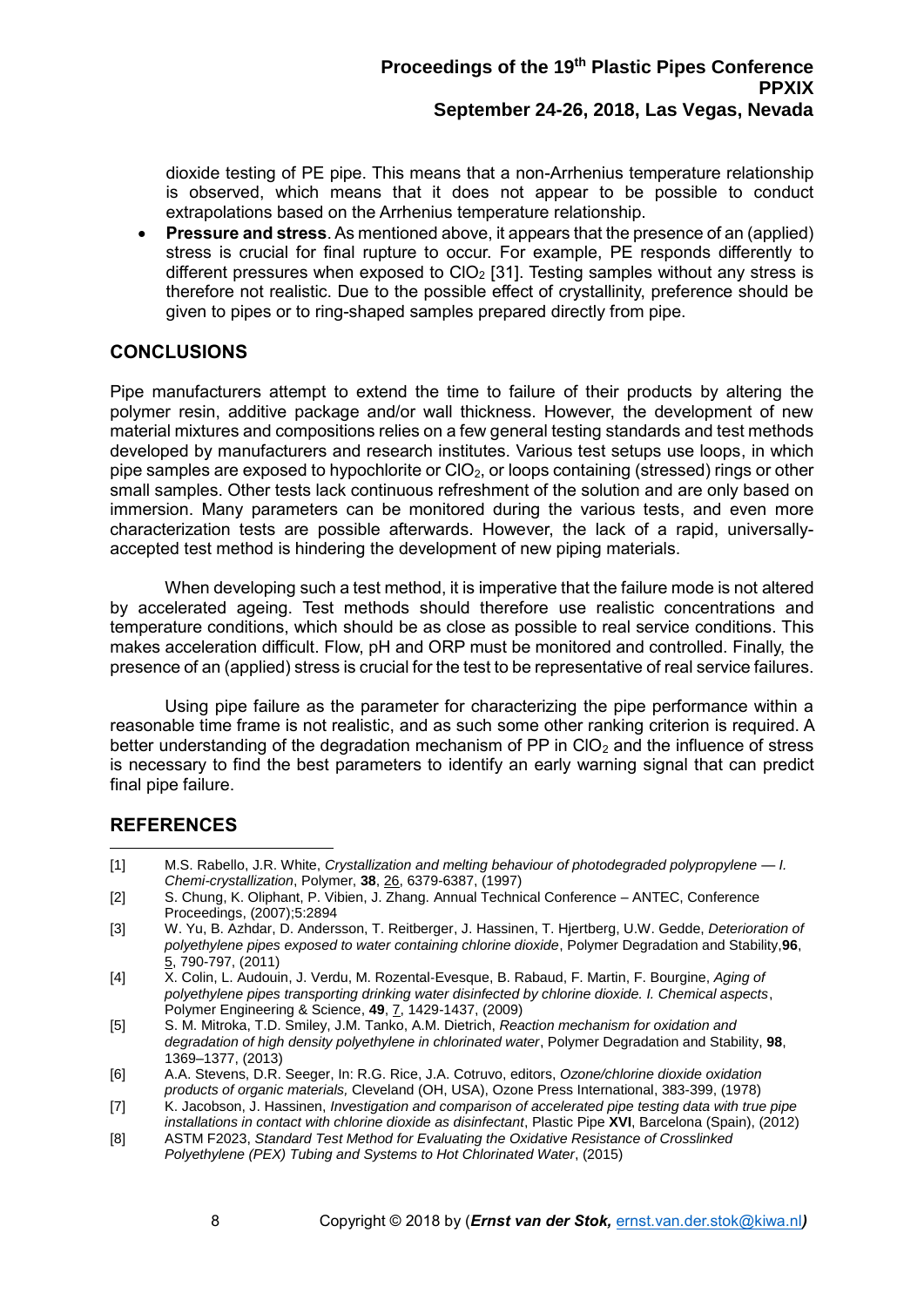- $\overline{a}$ [9] ASTM F2263, *Standard Test Method for Evaluating the Oxidative Resistance of Polyethylene (PE) Pipe to Chlorinated Water*, (2014)
- [10] F.R. Costa, A.T. Tran, J. Oderkerk, T. Hjertberg, C. Salles, U.W. Gedde, B. Rabaud, F. Zraick, *Evaluate new generation resins for disinfectant-resistant polyethylene pipes*, Plastic Pipes **PPXVIII**, Berlin (Germany), (2016)
- [11] M. Sanchez, S. Louis, C-E Bruzek, B. Rabaud, M. Rozental-Evesque and K. Glucina, *Development of a "Nol Ring" Test to Study Polyethylene Pipe Degradation*, Plastic Pipes **XIV**, Budapest (Hungary), (2008)
- [12] ASTM D2513, *Standard Specification for Polyethylene (PE) Gas Pressure Pipe, Tubing, and Fittings*, (2016)
- [13] D.E. Duvall, D.B. Edwards, *Oxidative Degradation of High Density Polyethylene Pipes from Exposure to Drinking Water Disinfectants*, ESI File No. 29261A, (2009)
- [14] M. Rozental-Evesque, B. Rabaud, M. Sanchez, S. Louis and C-E. Bruzek, *The NOL Ring Test an Improved Tool for Characterising the Mechanical Degradation of Non-Failed Polyethylene Pipe House Connections*, Plastic Pipes **XIV**, Budapest (Hungary), (2008)
- [15] M. Bredács, A. Redhead, A. Frank, A. Bastero, G. Pinter, *Development and Implementation of an Accelerated Method for Chlorine Dioxide Exposure*, Polymer Processing Society Conference, Graz (Austria), (2015)
- [16] ISO 11357-6, *Plastics -- Differential scanning calorimetry (DSC) -- Part 6: Determination of oxidation induction time (isothermal OIT) and oxidation induction temperature (dynamic OIT)*, (2018)
- [17] ASTM D3895, *Standard Test Method for Oxidative-Induction Time of Polyolefins by Differential Scanning Calorimetry*, (2014)
- [18] B. Rabaud, J. Baron, A. Ragot, A. Bruchet, K. Glucina, *What Is The Risk Of Plastic Pipe Long-Term Degradation On Water Quality?*, Plastic Pipes **XVI**, Barcelona (Spain), (2012)
- [19] J. Carmier, D. Hill, *Performance of Multilayer PE100 pipes upon ageing to chlorine dioxide disinfectants*, Plastic Pipes **XVI**, Barcelona (Spain), (2012)
- [20] D. Nozahic, *PE100-RD: A New Generation of PE100 is Born*, AMI Pipes in Infrastructure 2013, Düsseldorf (Germany), (2013)
- [21] M. Michelotti, R. Sartini, *Recent practical applications in pipelines with advanced grades of polyolefins*, Plastic Pipes **XVIII**, Berlin (Germany), (2016)
- [22] S. Chung, T. Li, K. Oliphant, P. Vibien, M. Rozental-Evesque, B. Rabaud, *Characterizing Long-Term Performance of Plastic Piping Materials in Potable Water Applications*, Plastic Pipes **XIV**, Budapest, (2008)
- [23] S. Horwatt, R. Duderstadt, D. Keller, S. Mehta, *Application of a Rapid LC-MS Technique to the Development of an Enhanced Chlorine Resistant Antioxidant Package for Polyethylene: Comparison to OIT and Resin Property Retention*, Plastic Pipes **XVII**, Chicago (USA), (2014)
- [24] J. Fumire, *Resistance of PVC pipes against disinfectants*, Plastic Pipes **XIV**, Budapest (Hungary), (2008) [25] K. Jacobson, *Investigation and Comparison of Accelerated Pipe Testing Data with True Pipe*
- *Installations in Contact with Chlorine Dioxide as Disinfectant*, Plastic Pipes **XVII**, Chicago (USA), (2014) [26] M. Bredács, A. Redhead, A. Frank, A. Bastero, G. Pinter, *Implementation of a new chlorine dioxide*
- *device for accelerated aging of polyolefin pipe materials*, Plastic Pipes **PPXVIII**, Berlin (Germany), (2016) [27] A. Redhead, A. Frank, G. Pinter, *Accelerated Investigation of the Effect of Chlorine Dioxide on the Long-Term Failure Behavior and the Material Aging of Polyethylene for Raised Temperature Resistance*,
- Plastic Pipes **XVI**, Barcelona (Spain), (2012) [28] DIN 53383-2, *Testing of plastics; testing of oxidation stability by means of ageing in an oven;*
- *polyethylene of high density (PE-HD), infrared spectroscopic (IR) determination of the carbonyl content*, (1983)
- [29] M. Lundbäck, *Long-term performance of polyolefins in different environments including chlorinated water: antioxidant consumption and migration, and polymer degradation*, PhD thesis, KTH Fibre and Polymer Technology.
- [30] T.R. Kratochvilla, A. Frank, G. Pinter, *Determination of slow crack growth behaviour of polyethylene pressure pipes with cracked round bar test*, Polymer Testing, **40**, 299-303, (2014)
- [31] A. Bastero, M. Bredács, A. Frank, *Effect of different chlorinated media to PE pipe materials*, Plastic Pipes **XVIII**, Berlin (Germany), (2016)
- [32] K. Igawa, Y. Higuchi, A. Kamatani, K. Yamada, H. Nishimura, *Durability Evaluation to Residual Chlorine on Plastic Pipes for Hot Water Supply*, Plastic Pipes **XVII**, Chicago (USA), (2014)
- [33] K. Igawa, Y. Higuchi, A. Kamatani, K. Yamada, H. Nishimura, *Evaluation of Plastic Pipes by Hot Water Circulation, Stress Rupture, and Immersion Tests*, Plastic Pipes **XVII**, Chicago (USA), (2014)
- [34] ASTM D 2290, *Standard Test Method for Apparent Hoop Tensile Strength of Plastic or Reinforced Plastic Pipe*, (2004)
- [35] ISO 4433-1:1997, *Thermoplastics pipes -- Resistance to liquid chemicals -- Classification -- Part 1: Immersion test method*